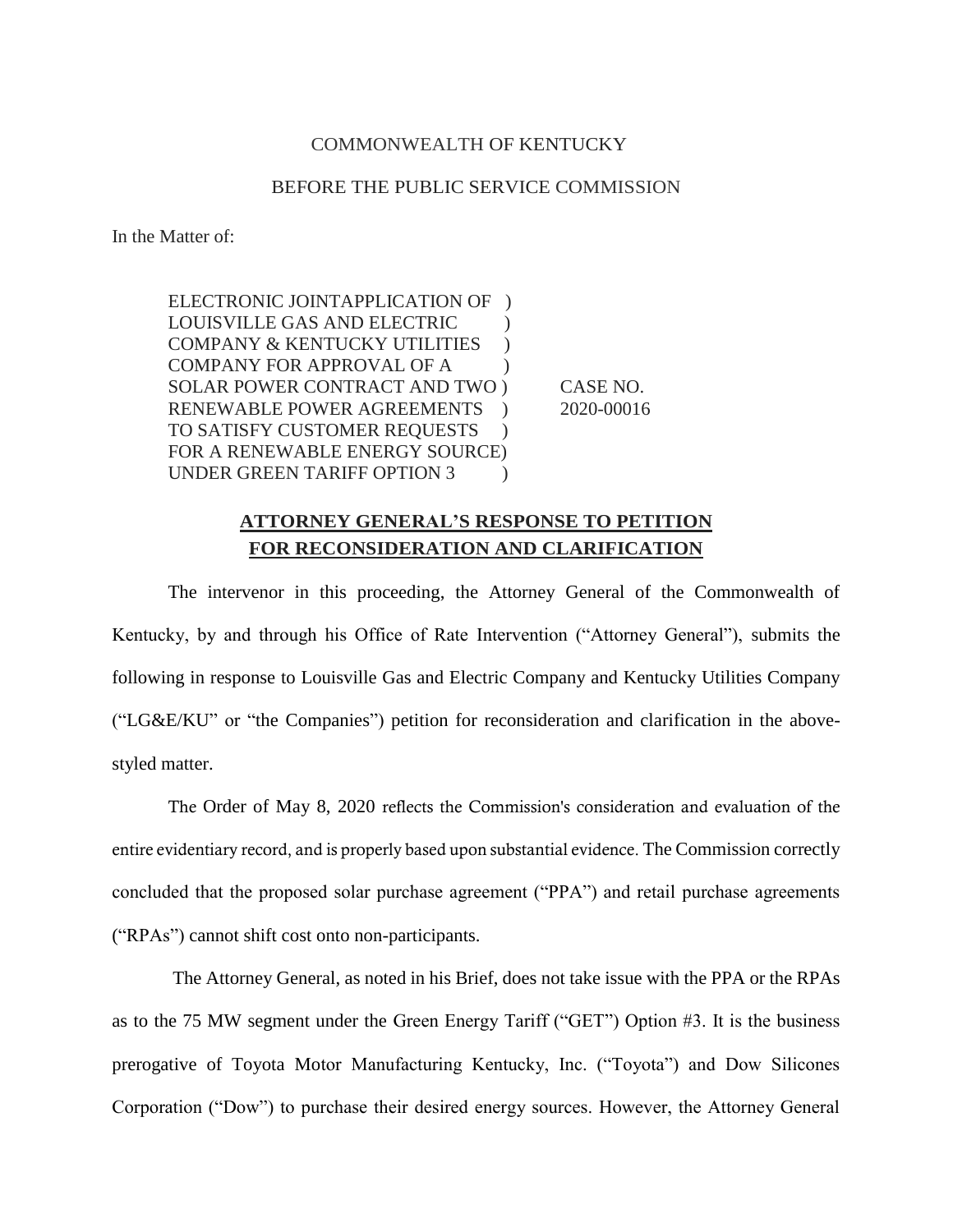argued, and the Commission agreed, that other ratepayers should not bear any risk of paying for the alternative energy source sought by Toyota and Dow. LG&E/KU made the business decision to execute a PPA securing more power than Toyota and Dow needed. The Attorney General argued that the extra 25 MW segment in the PPA should not be approved if there was risk to other ratepayers. The Commission correctly put into place checks and balances to ensure that the PPA and RPAs do not harm ratepayers. Whatever value solar energy brings should stand on its own and not have to be subsidized by ratepayers.

The Companies failed to meet their burden of proof in showing that the additional 25 MW segment would not adversely affect ratepayers. The Companies have never agreed that other ratepayers should not bear the risk; instead, they deflect the issue by arguing the PPA will likely benefit those ratepayers. But as the Attorney General pointed out in his brief, "The uncertainties are simply too numerous and the Companies are asking the ratepayers to take a financial gamble on 25 MW of unnecessary solar power based upon their own economic analysis, a gamble the Companies are not asking their shareholders to take.<sup>1</sup>" The Companies acknowledged there is a risk to ratepayers. <sup>2</sup> While they argue the risk is small, it is nevertheless a risk. It is therefore proper for the Commission to determine whether that 25 MW segment of solar energy is a good deal for the ratepayers.

As such, the Commission correctly put into place checks and balances to ensure that Toyota and Dow were able to meet their private corporate goals without risk to other ratepayers. The Attorney General appreciates the Commission's findings, which seek to ensure that the PPA and RPAs do not negatively affect ratepayers.

l

<sup>&</sup>lt;sup>1</sup> AG brief page 7; Response AG DR 2-21.

<sup>2</sup> AG brief page 6; response to AG DR 2-19.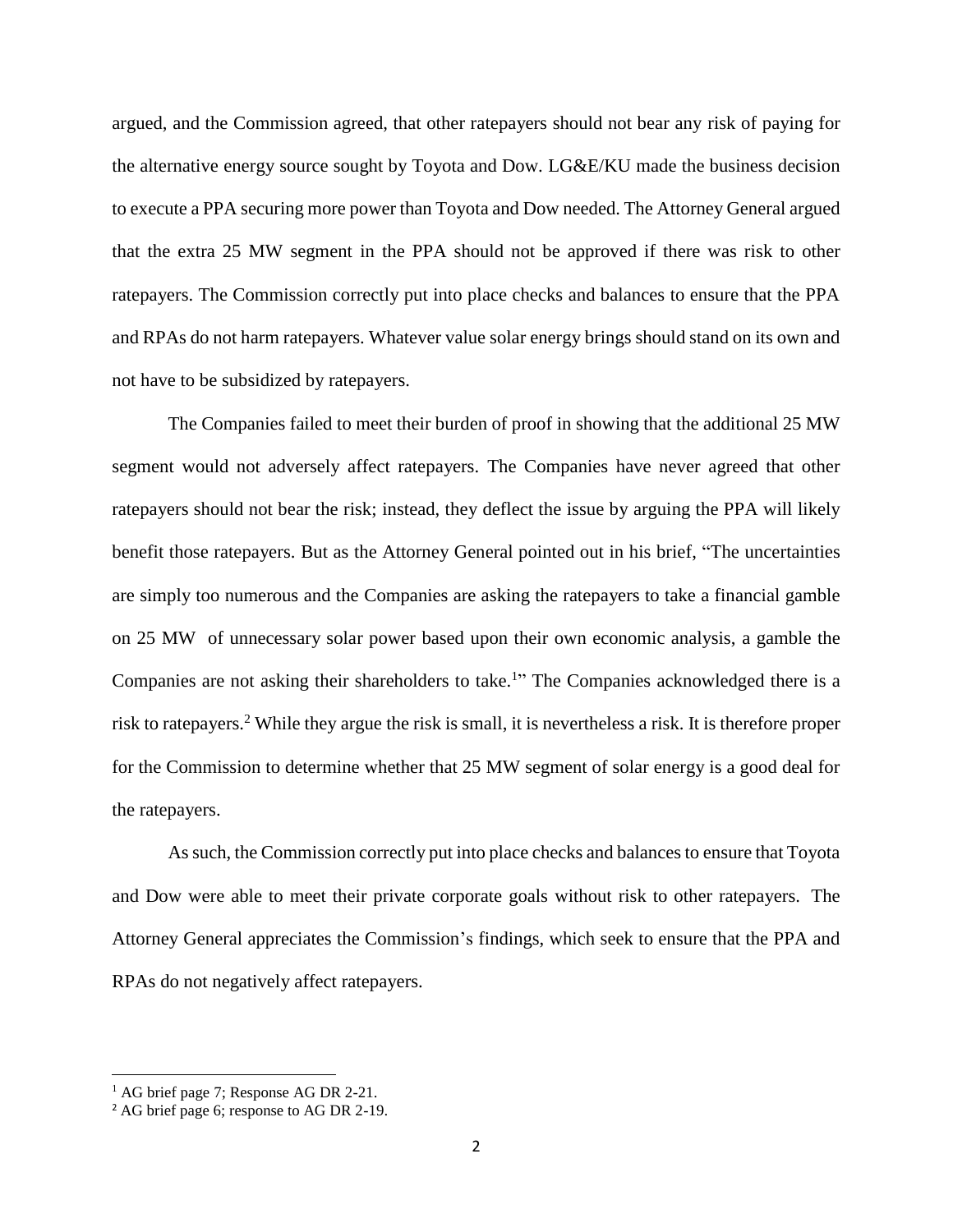Finally, silence in this Response as to any particular subject(s) raised in the Companies' Petition should not be construed as acquiescence, approval or agreement. If the Commission should grant a rehearing on any item set forth in the Companies' Petition, the Attorney General expressly reserves his rights to wholly participate and object to any or all item(s) or issue(s) in this proceeding.

WHEREFORE, the Attorney General ask that the Companies' petition for reconsideration and clarification be denied.

Respectfully submitted,

DANIEL CAMERON ATTORNEY GENERAL

Jillin Mos

JOHN G. HORNE, II LAWRENCE W. COOK J. MICHAEL WEST ASSISTANT ATTORNEYS GENERAL 700 CAPITAL AVE, SUITE 20 FRANKFORT, KY40601-8204 PHONE: (502) 696-5453 FAX: (502) 573-1005 [John.Horne@ky.gov](mailto:John.Horne@ky.gov) [Larry.Cook@ky.gov](mailto:Larry.Cook@ky.gov) [Michael.West@ky.gov](mailto:Michael.West@ky.gov)

\_\_\_\_\_\_\_\_\_\_\_\_\_\_\_\_\_\_\_\_\_\_\_\_\_\_\_\_\_\_\_\_\_\_